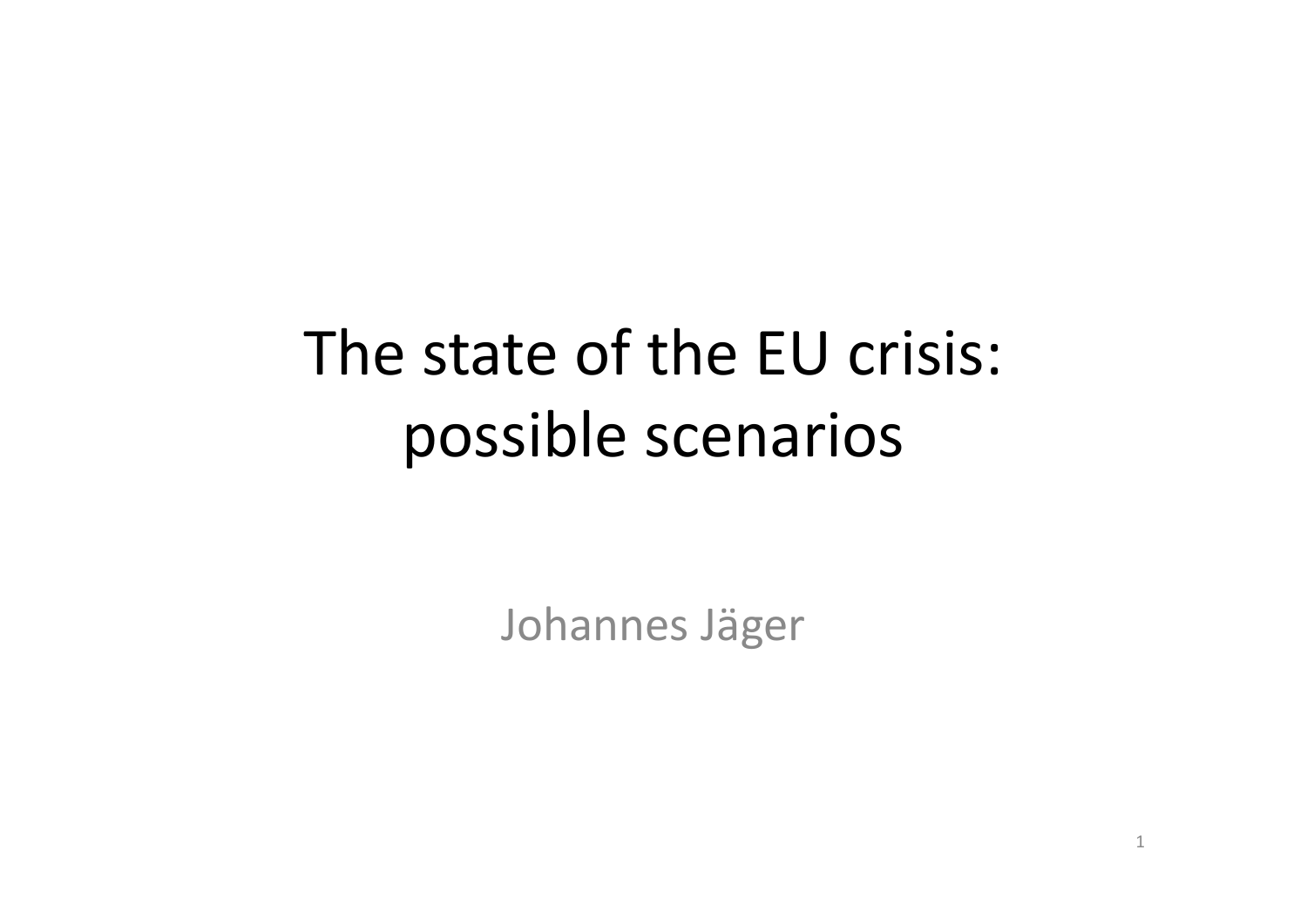#### The state of the EU crisis: possible scenarios

- 1. The crisis at the surface
- 2. Theoretical perspective: political economy
- 3. Causes and dynamics of the crisis
- 4. How to judge the responses to the crisis?
- 5. How to "technically" solve the crisis?
- 6. Possible scenarios
- 7. Conclusions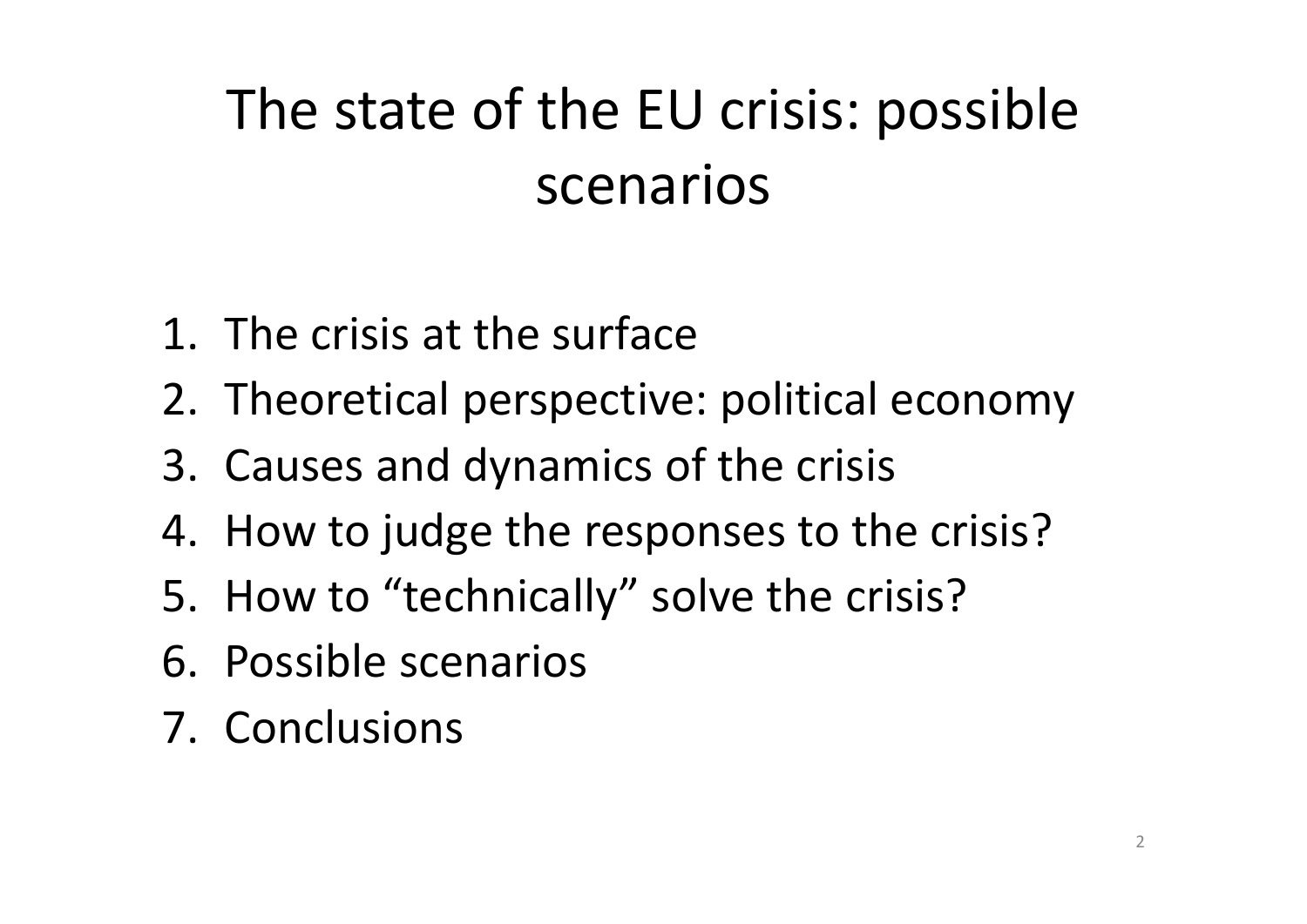#### 1. The crisis at the surface

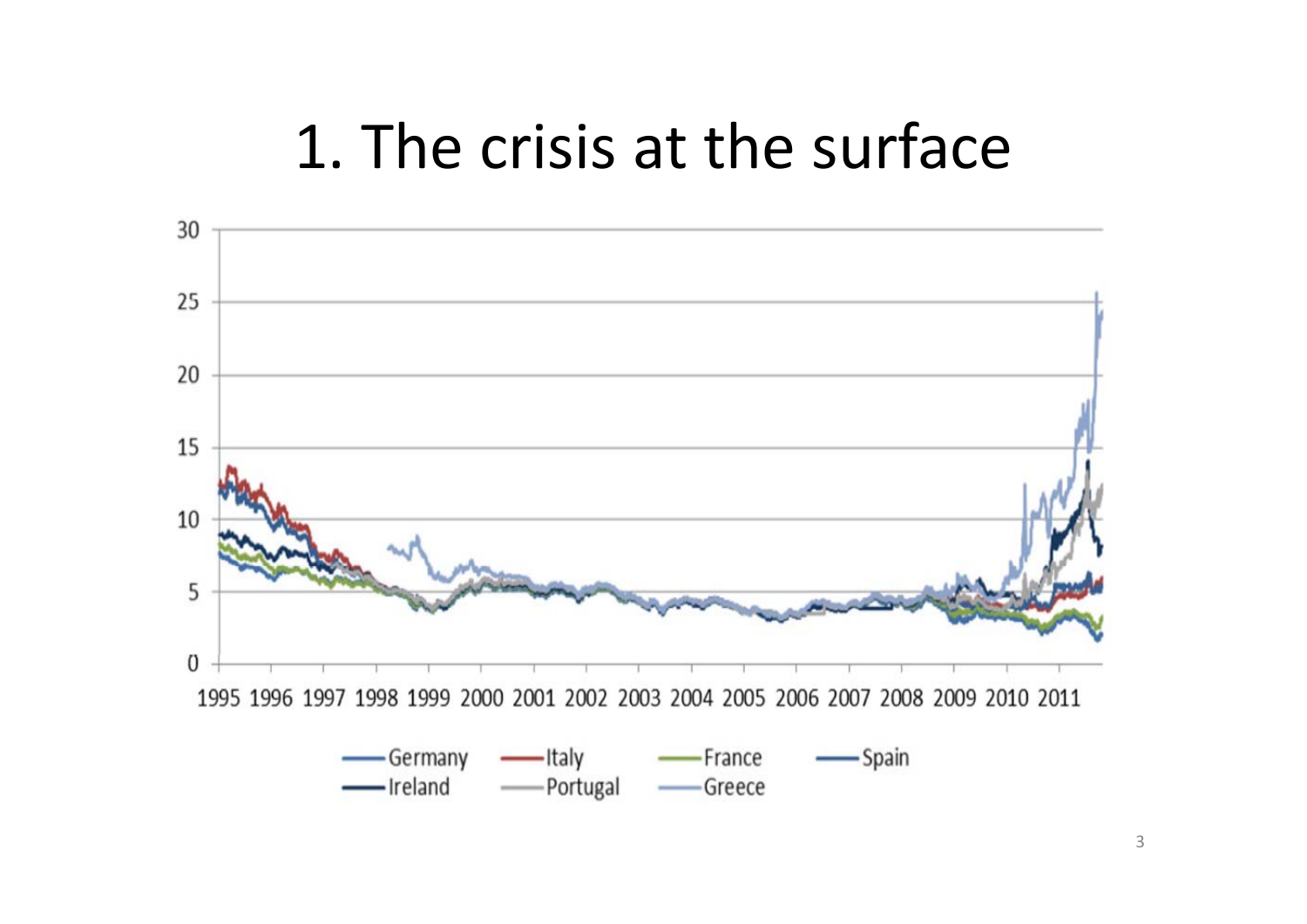2. The theoretical perspective: political economy

- **Keynesian approaches** tend to focus on what's wrong with economic policy and what should be done (implicitly assuming <sup>a</sup> class compromise)
- **Political economy** provides an analysis of social forces AND economic dynamics
- Understand current developments and discuss scenarios requires to consider both, **political AND economic** dimension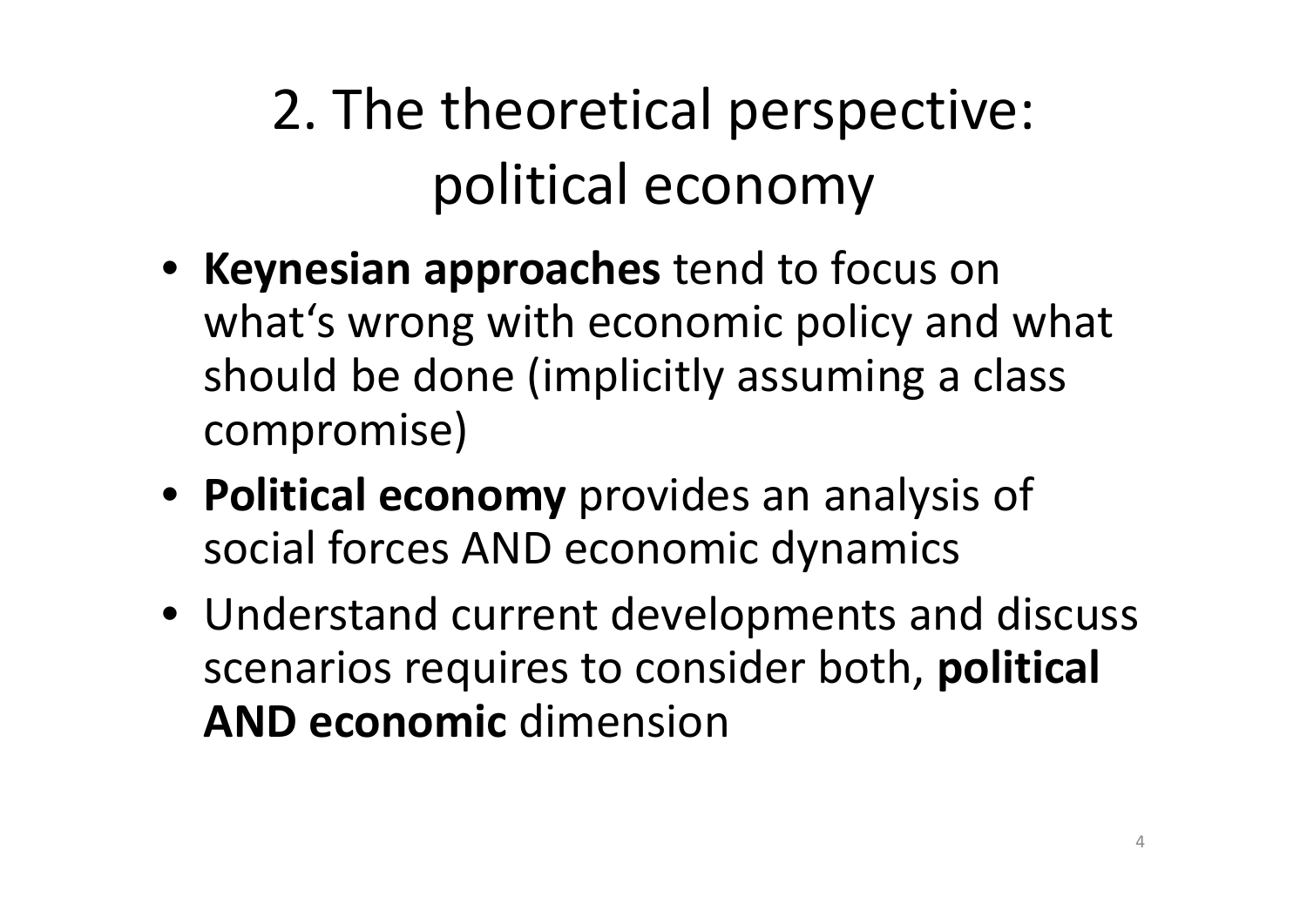#### 2.1 Theoretical perspective: *political* economy

- Neo‐mercantilist and neo‐liberal forces (finance) at **the core of neo‐liberal European integration**
	- –**German capital, and finance**
- Central aims:
	- – **accumulation of capital** (concentration and centralization)
	- –**guarantee class power** and social structure
	- – very **successful** before crisis AND during crisis, BUT structural **crisis dynamics** should not be underestimated (unintended consequences) and in addition there are **conflicting social forces**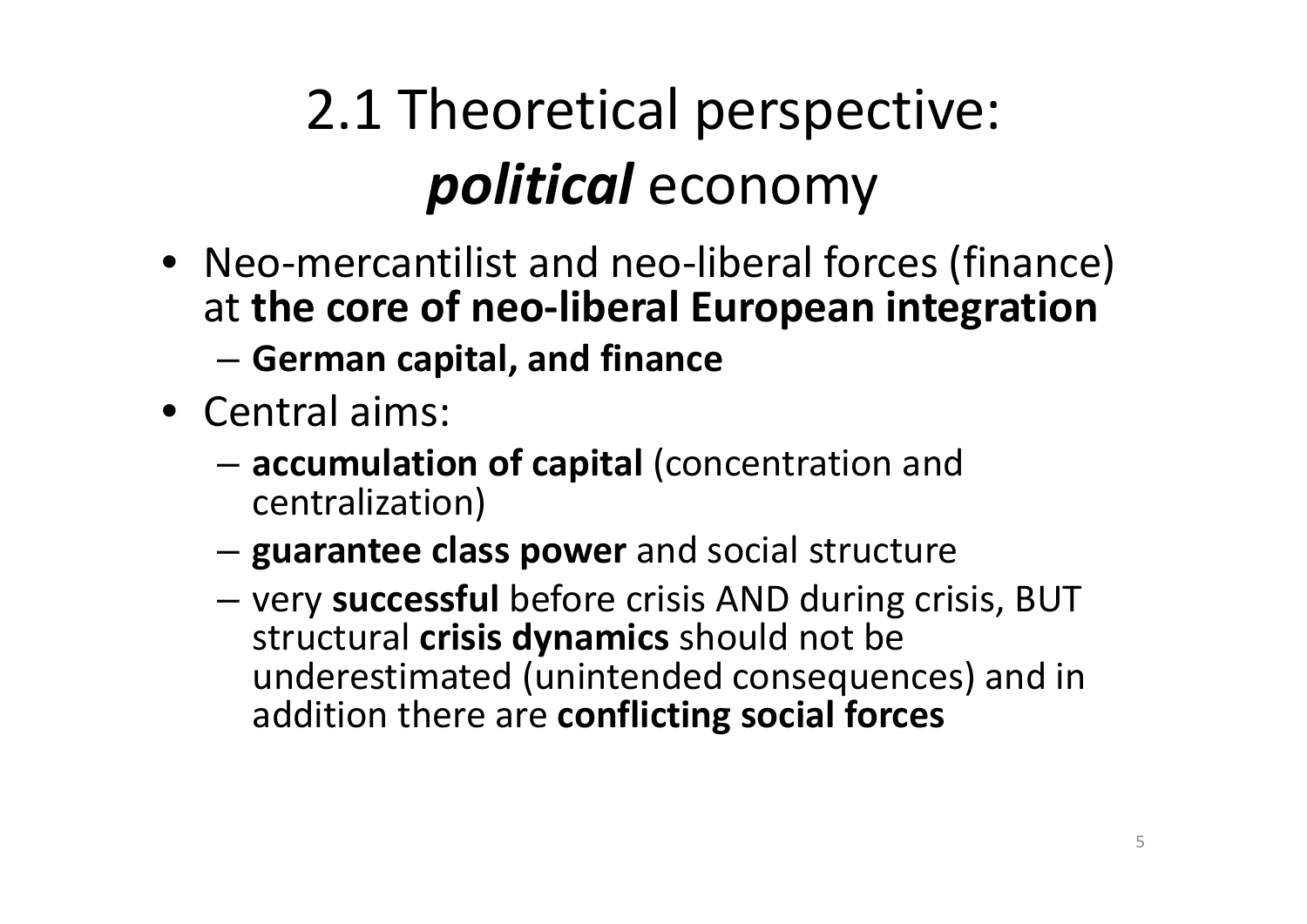### 2.2 Theoretical perspective: political *economy*

- Political economy / modified **regulation theory**
- Problem of **overaccumulation /realization** of surplus value
	- – **Decreasing wage share** (EU15 74% in 1975 to 66% in 2010), increasing inequality <sup>=</sup> **increasing profit share and centralization of capital**
- **Crisis was postponed by asymmetric interaction** of national regimes of accumulation in the EU
	- – **Neo‐mercantilist** Germany (and some linked economies) active extraversion, productive regime, export of capital (lending money to periphery)
	- European periphery: passive extraversion, **financialization** (=increasing private and/or public debt)

#### Æ **Overall growth declined**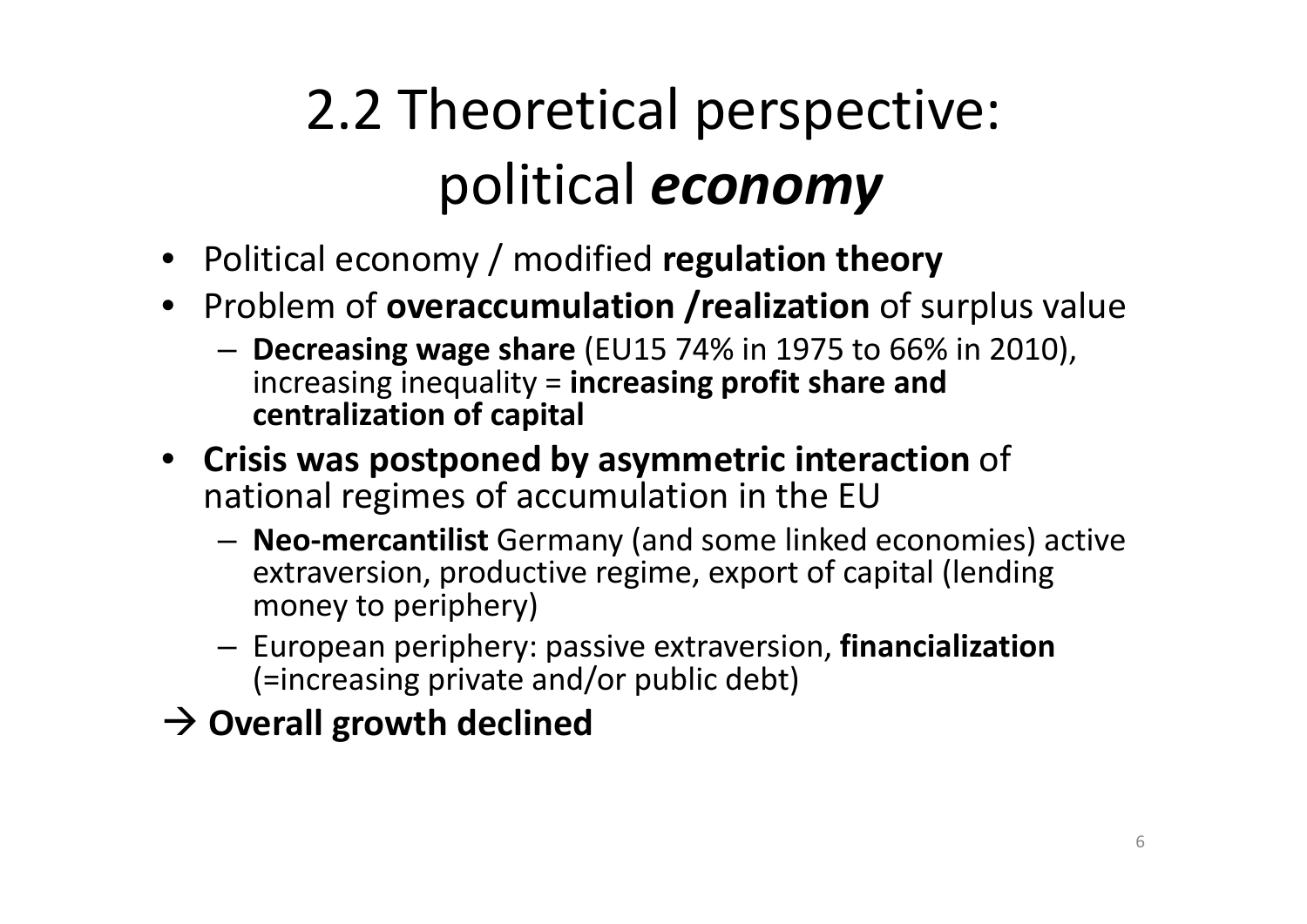## 3. Causes and dynamics of the economic crisis

**Neo‐liberal character** of European Integration and Euro contributed to:

- – Current account **imbalances** and related (external) debts became **subject of public concern**
- – **Additional public debts** due to financial crisis (socializing losses, bailing out banks including EFSF)
- – **Financial attack, spreads increased**: Greece 32%, Portugal 17%: Italy, Spain 6% (problem ECB is not <sup>a</sup> Lender of Last Resort for Euro governments)
- –**Austerity policies**  $\rightarrow$  widening "imbalances"/**increasing contradictions**, **increasing public debts, deepening crisis**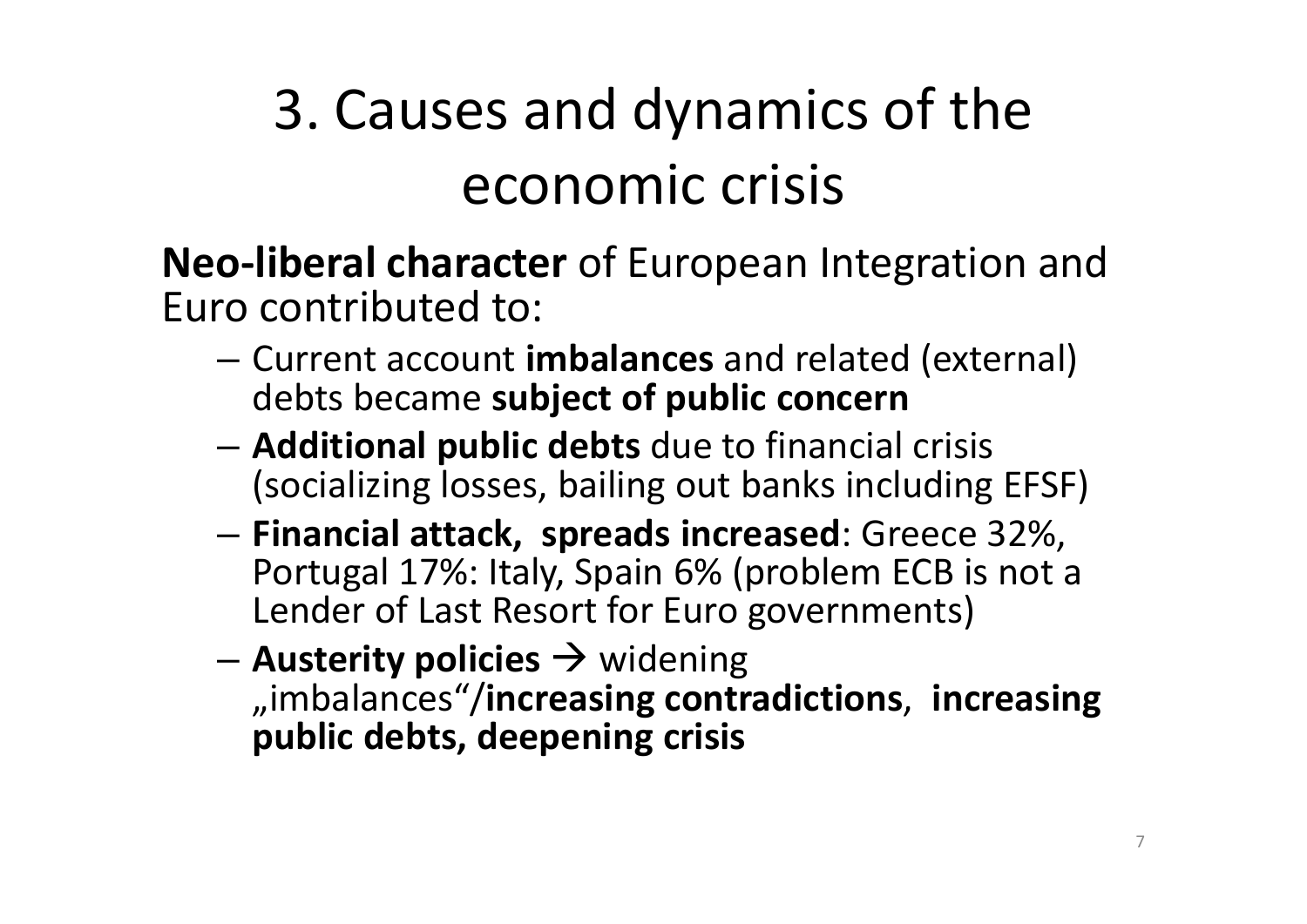# 4. Responses to the crisis

 $\bullet$  **Anti‐crisis policies** tend to **expand capitalist class power** and tend **to radicalise neoliberalism**

Agents:

- German government based on dominant **German capital (not <sup>a</sup> hegemonic** strategy) in the European productive system dominates anti-crisis policies
- **Finance** <sup>=</sup> financial sector <sup>+</sup> big capital

Policies:

- EFSF, ESM, **New European economic governance** (further rule‐based and therefore authoritarian built in permanent austerity mechanisms (threat on the welfare state) aim: deepening the power of capital (liberal wage relation, nominal wages going down)
- **Financial sector and its destructive power remain** untouched, despite of Basel III and because of recent bank recapitalization measures (credit crunch)
- **October summit and recent proposals show no rupture** with this form of so‐ called anti‐crisis policies
- $\bullet\quad\overline{\to}$  Austerity deepens the crisis and the divide between the core and the periphery, **contradictions are increasing**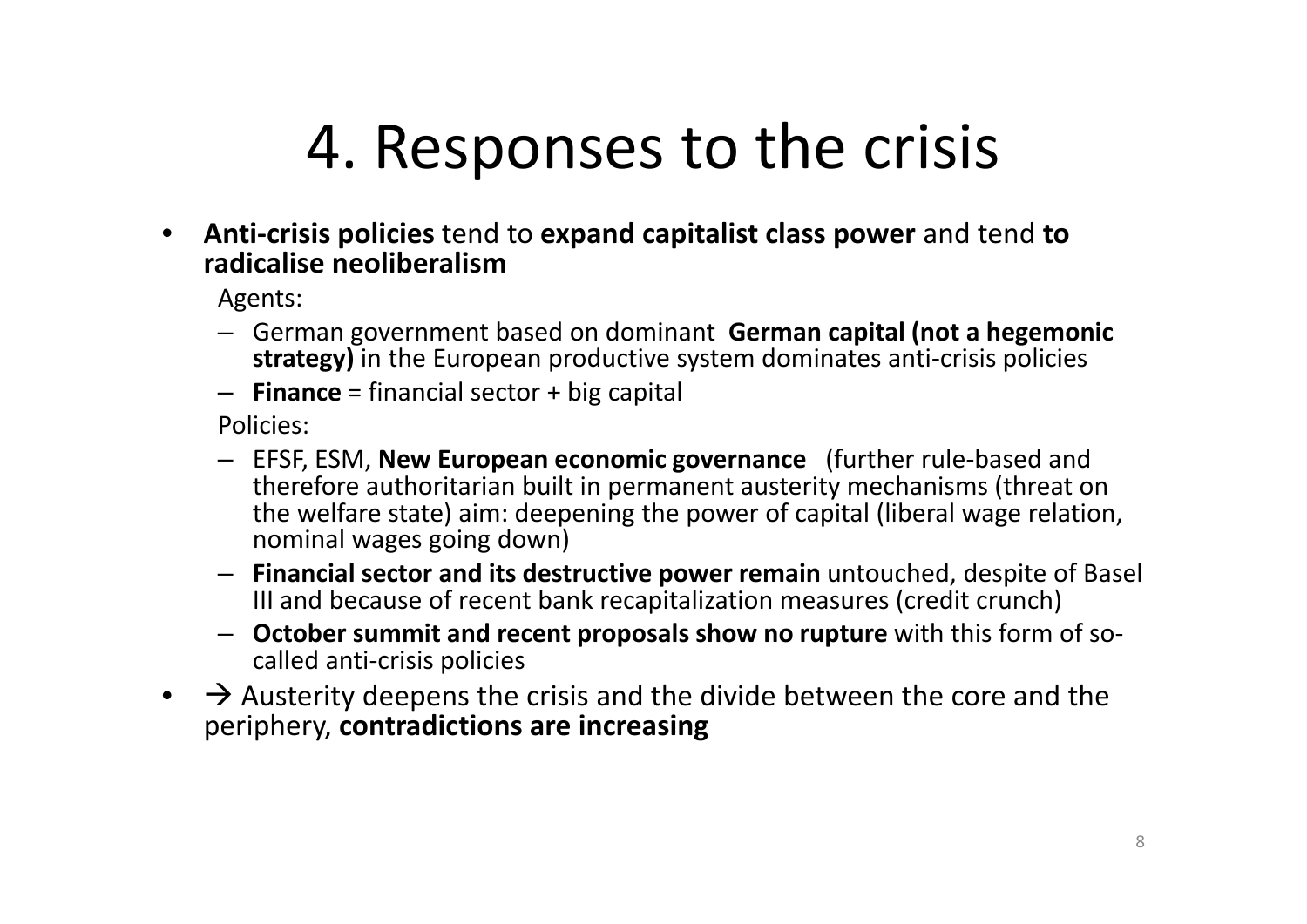#### 5. How to "technically" solve the crisis?

- **New European Governance**: Make ECB lender of last resort (plus Eurobonds), fiscal co‐ordination based **not on austerity** (if not, there is still <sup>a</sup> default risk because countries may be willing to opt out)
- – By **decreasing debts** (financial assets) via default, taxes, expropriation, inflation
- – By substantially restructuring and **downsizing the financial sector**
- –By **changing incomes policies** (higher wages)
- – By addressing structural imbalances within the EU and by **providing <sup>a</sup> framework for economic development** (modifying the regulation of competition)
- and the state of the (Undertake further measures to **overcome capitalism**)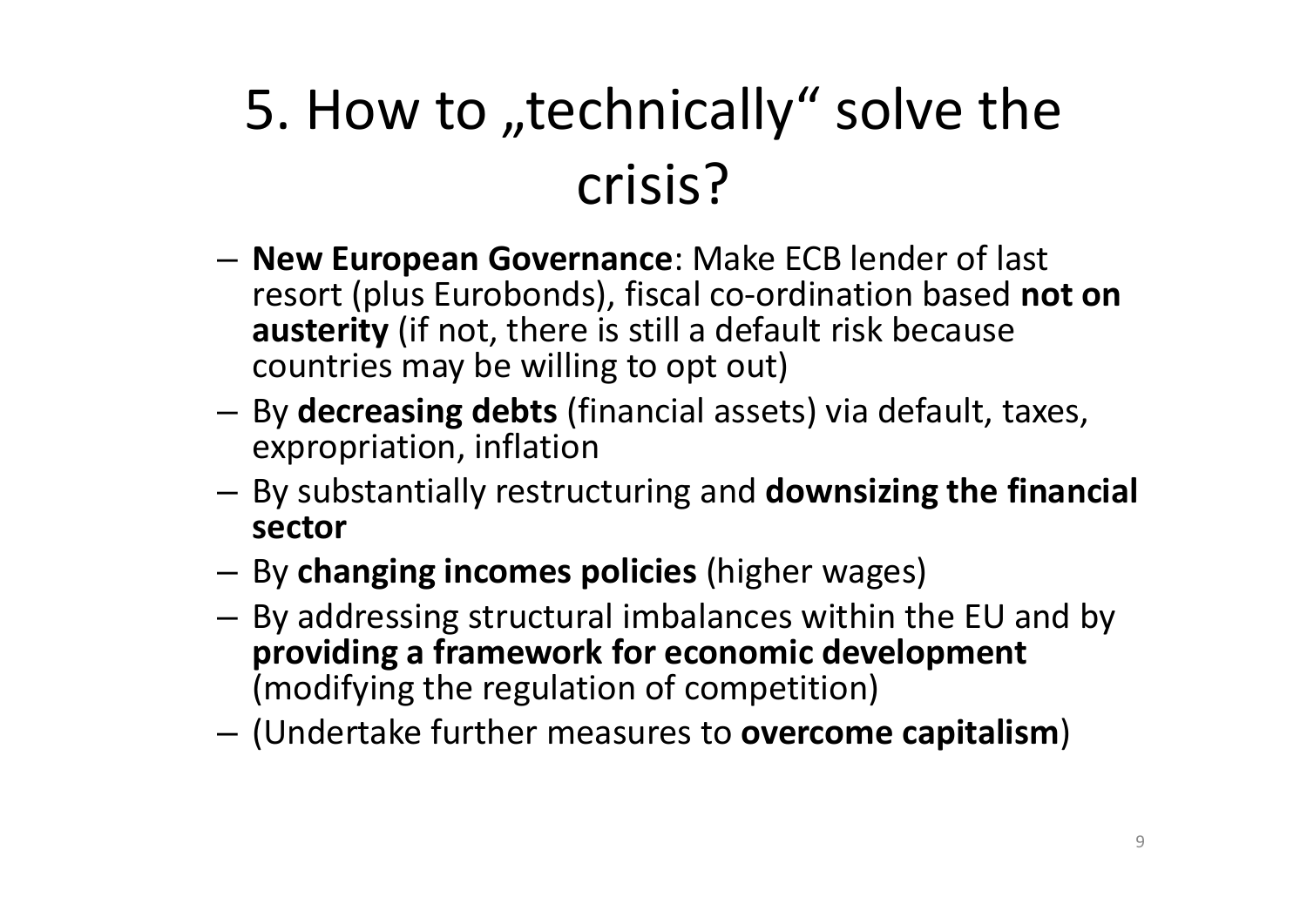# 6. Possible scenarios

- **1. Continued crisis management by focusing on austerity** and deepening it for a while (debt breaks…):
	- Supported by **dominant groups of capital**, backed by US‐based credit rating agencies, lack of organized European solidarity of the working class, main aim just to go back to the before the crisis status
- **2. Ordered authoritarian re‐regulation from above** (changing things in order to leave power structures unchanged):
	- From Eurobonds, ECB LoR ,Keynesian elements etc. but with austerity bias
	- – Necessary if finance wants to avoid decent into the unknown, strategic selectivity of EU‐level favours centralized capital
	- –Supported by Euro‐regulation optimists
- **3. Chaotic development:** austerity policies at <sup>a</sup> certain point may turn out to lead to <sup>a</sup> situation which cannot be "managed" by capital anymore
	- **3a) Rupture of the Eurozone, right‐wing nationalism, xenophobia**, etc.
	- **3b) Progressive alternatives**:
		- **redistribution** (debt cuts), and socialization of financial industry, **new capitalist growth model**
		- or **radical reformism** not just to overcome structural crisis but to implement a political economy based on solidarity and ecological sustainability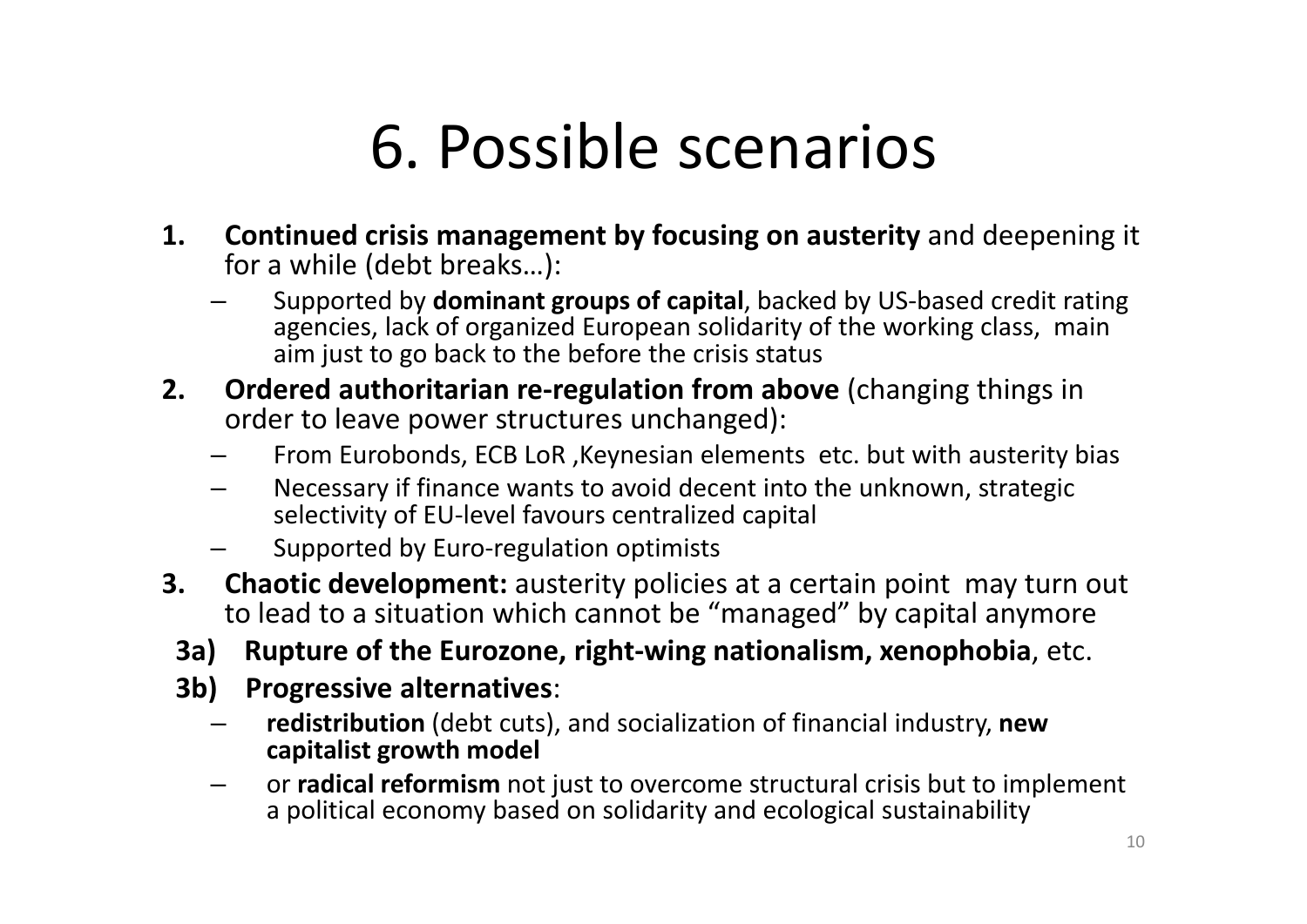## 7. Conclusions

- To analyse the crisis <sup>a</sup> **political economy perspective** is helpful (it is not just about how to get back to growth)
- **Capitalist class tries to radicalize neo‐liberalism**, crisis contributes to the centralization of capital and weakens the working class (debt brakes, austerity measures), **contradictions will increase but are still "manageable"**
- **…** the possibilities to "manage" the crisis may disappear quite quickly and <sup>a</sup> **decent into the unknown** may happen